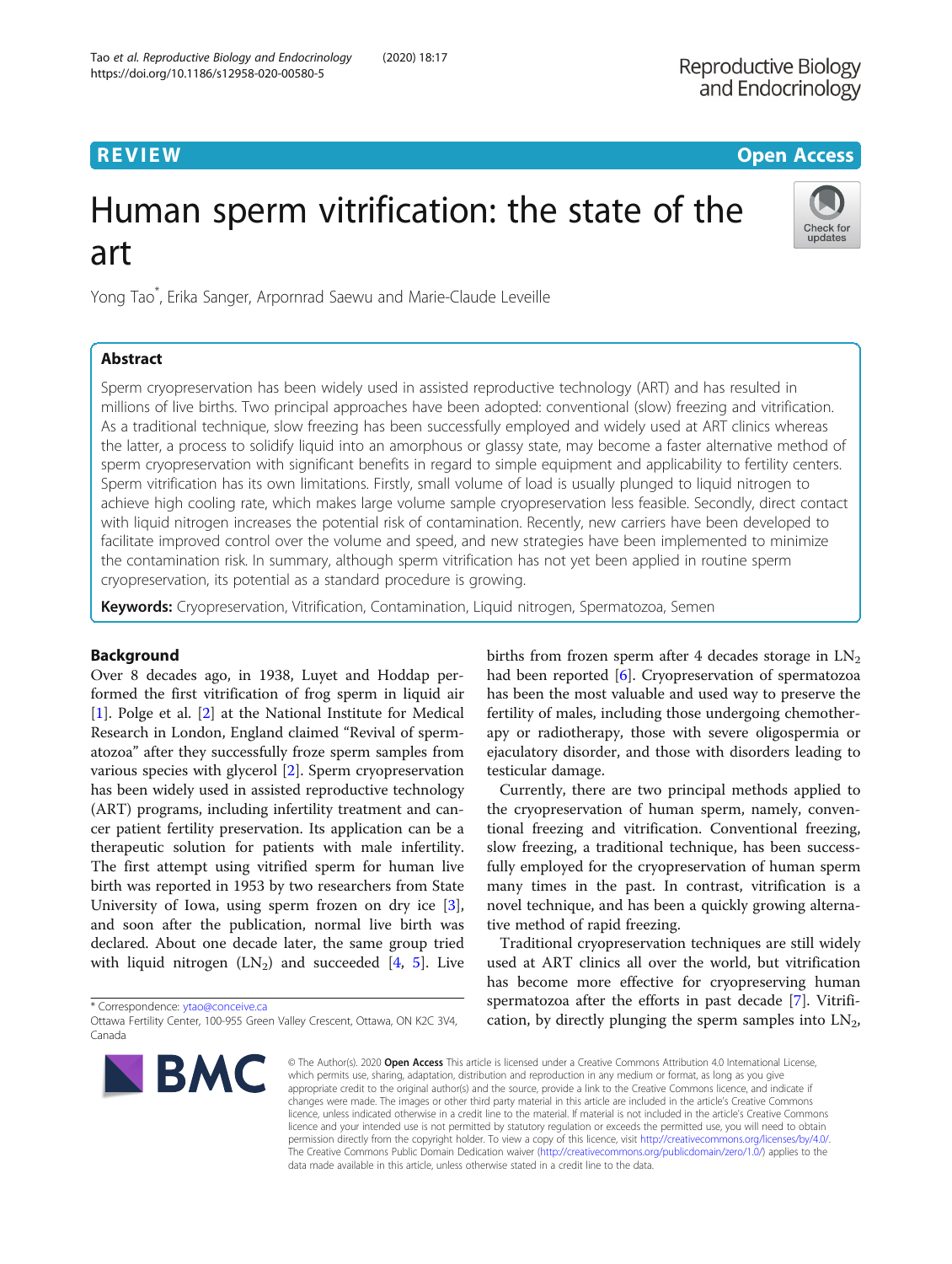is a fast, simple and cost-effective method to cryopreserve human spermatozoa. This method of rapid freezing causes no damage from intracellular ice crystallization during cooling. Live births were achieved with vitrified spermatozoa by intracytoplasmic sperm injection (ICSI) [[8\]](#page-8-0) and by intrauterine insemination [\[9\]](#page-8-0). A healthy birth using a vitri-

Day 5 blastocyst was monitored and transferred [\[10\]](#page-8-0). Cryoinjury, also called cryodamage, is the damage of cryopreserved biological materials due to water phase changes at low temperatures. The mechanisms involve osmotic rupture by extra- or intra-cellular ice formation. Cell viability largely depends on the integrity of plasma membrane as well as the cellular organelles inside [\[11](#page-8-0)]. The cooling velocities also affect the physicochemical and biophysical reactions, and thus alter the survival. The emergence of proteomics and transcriptomics may provide some inspiration to understand cryoinjury mechanisms [\[12](#page-8-0)–[14\]](#page-8-0).

fied sperm sample was recently reported in Spain after a

Another perspective was raised to elucidate the mechanisms of cryoinjury using a fish spermatozoa model. It is known that mitochondrial membrane potential changes occur during cryopreservation, and these changes reflect the functional normality of cryopreserved spermatozoa. Compared to human spermatozoa, fish spermatozoa have lower mitochondrial membrane cryostability. Therefore, fish spermatozoa can be used as a model to investigate cryostability in human spermatozoa damage [[15](#page-8-0), [16\]](#page-8-0).

#### Is vitrification superior to conventional freezing?

Sperm vitrification has been proposed as an alternative after the efforts in past years [[7\]](#page-8-0). Human embryo cryopreservation which has been well established may provide some clues for sperm cryopreservation. Reed et al. [[17\]](#page-8-0) reviewed laboratory and clinical data for all frozen embryo replacement cycles from 2012 to 2015 and concluded that vitrification was more effective, as indicated by higher survival in vitrified embryos compared to slow-cooling cryopreservation. Furthermore, vitrification is also reliable and simple to learn and implement in the laboratory while clinical pregnancy and implantation rates outcomes are similar [\[17](#page-8-0)], which is supported by other studies have [\[18](#page-8-0)–[20\]](#page-8-0).

One way to address whether vitrification is superior to conventional freezing is to directly compare the two methods using the same semen samples in the same study (Table [1](#page-2-0)). With 33 human semen samples, an experiment-controlled study found both slow cryopreservation and vitrification had similar results, but the latter was faster, easier and associated with lower toxicity and cost [[28](#page-8-0)]. Le et al. recently carried out a direct comparison between vitrification and slow cryopreservation [[32\]](#page-8-0). They used 105 human fresh semen samples, exclusive of cryptozoospermia and azoospermia, divided them into washed and unwashed halves, and each group was split into two aliquots: one group cryopreserved by conventional freezing while the other by vitrification. It was demonstrated that conventional freezing resulted in higher motility and viability, while spermatozoa undergoing vitrification were healthier regarding morphology and had fewer defects of sperm head, midpiece and tail [[32\]](#page-8-0). Very recently, Pabon et al. [\[33\]](#page-8-0) used 47 human sperm samples to compare the efficiency of vitrification and conventional freezing protocols. They found vitrification was optimal for sperm cryopreservation as vitrification protocol resulted in better motility recovery and higher mitochondrial activity [[33](#page-8-0)]. Similar results were reported previously by other researchers [\[22,](#page-8-0) [24,](#page-8-0) [25,](#page-8-0) [27\]](#page-8-0).

A recent study recruited 20 subfertile men with semen characteristics of severe oligoasthenozoospermia to compare the effects of two approaches and found that the vitrification method using only nonpermeable cryoprotectants was an effective alternative to the conventional slow-freeze technique [\[31](#page-8-0)]. Using epididymal and testicular spermatozoa, Epis et al. also demonstrated that vitrification resulted in higher mitochondrial membrane potential and motility than conventional freezing [\[34](#page-8-0)].

In order to compare the effectiveness of two methods, it is also legitimate to review and summarize the previously published and related articles. Recently, a systematic review and meta-analysis was undertaken to compare these methods [[35\]](#page-8-0). The authors reviewed a total of 2428 published articles and 13 randomized controlled trials including 486 vitrified and 486 conventional cryopreserved sperm samples. They concluded that vitrification was superior to conventional freezing in post-thaw motility, including both total motility and progressive motility, although the efficacy of vitrification varied by vitrification protocol and sample quality [[35](#page-8-0)].

Collectively, human sperm vitrification has shown increasing potential although the procedure needs further optimization as discussed later.

#### Cryoprotectants and cryodevices in sperm vitrification

Different from embryo vitrification, sperm vitrification with highly concentrated, permeable cryoprotectants is not suitable for spermatozoa because mammalian spermatozoa exposed to hypertonic conditions during cryopreservation results in osmotic shock, and causes the sperm tail to coil at the distal end [[36](#page-9-0)]. Most commonly used permeable cryoprotectants include dimethyl sulfoxide, glycerol, glycol, ethylene and methanol, while albumins, dextrans and egg yolk citrate are often used as nonpermeable cryoprotectants. It is known that controlling the osmolarity during cryopreservation is of great importance. Using permeable cryoprotectants in the cryopreservation media increases the osmolarity, which fluctuates between 600 to 1000 mOsm/L. In contrast, sperm vitrification media is isosmolar between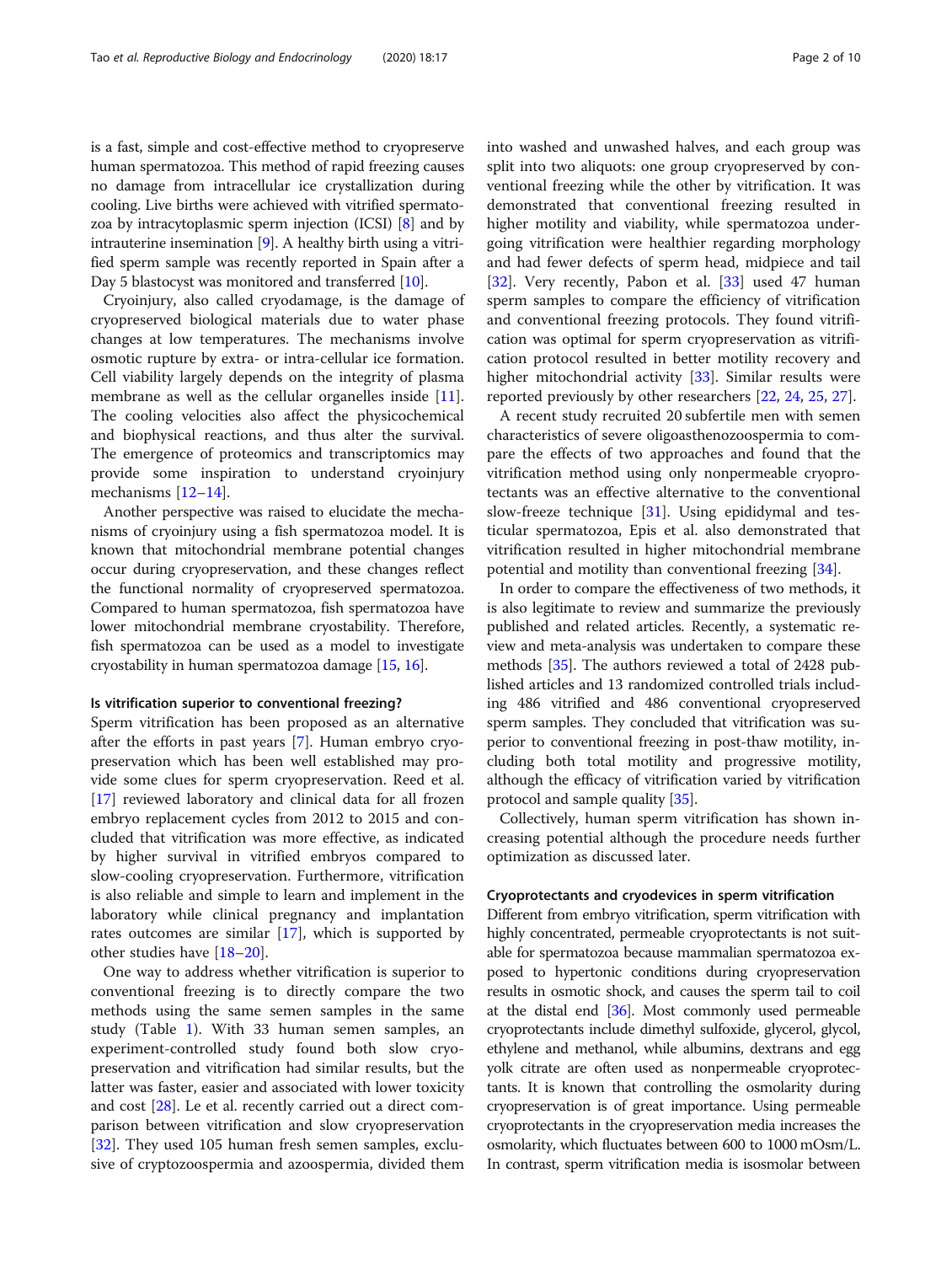conventional freezing.

<span id="page-2-0"></span>

|  |  |  | <b>Table 1</b> Comparison of the studies for human spermatozoa conventional freezing and vitrification |  |  |
|--|--|--|--------------------------------------------------------------------------------------------------------|--|--|
|  |  |  |                                                                                                        |  |  |

| Author(s) (year)        | Samples recruited                                           | Conventional freezing<br>procedure                                                                                                                                                                                              | Vitrification procedure                                                                                                                                                         | Comparison results                                                                                                                                                                                                                |
|-------------------------|-------------------------------------------------------------|---------------------------------------------------------------------------------------------------------------------------------------------------------------------------------------------------------------------------------|---------------------------------------------------------------------------------------------------------------------------------------------------------------------------------|-----------------------------------------------------------------------------------------------------------------------------------------------------------------------------------------------------------------------------------|
|                         | Saritha and Bongso [21] 57 human semen samples <sup>a</sup> | Glycerol used. RT 10 min,<br>cryotube 0.85 mL, LN2<br>vapor, $15 + 15$ min.<br>Thawed RT 30-45 min.                                                                                                                             | Glycerol used. RT 10 min.<br>Cryotube 0.85 mL.<br>Plunged into LN <sub>2</sub> .<br>Warmed RT 30-45 min.                                                                        | No motility difference<br>was found between<br>two methods.                                                                                                                                                                       |
| Nawroth et al. [22]     | 30 human semen samples.<br>Native or swim-up.               | Glycerol used. 0.25 mL<br>straw, RT 10 min. 22 °C<br>to $4^{\circ}$ C by $-5^{\circ}$ C/min;<br>4 °C to $-$ 30 °C by $-$<br>10 °C/min; $-30$ °C<br>to $-140^{\circ}$ C by $-$<br>20 °C/min. Thawed<br>in 37 °C water bath 50 s. | With or without<br>permeable cryoprotectant.<br>Copper loop, 20 µl or<br>0.25 mL straw. Plunged<br>into LN <sub>2</sub> . Warmed in<br>37 °C medium 5-10 min.                   | Permeable cryoprotectant-<br>free vitrification using<br>copper loop resulted in<br>higher motility with<br>swim-up samples than<br>conventional freezing. No<br>difference in morphology.                                        |
| Chang et al. [23]       | 30 healthy human<br>semen samples                           | Freezing medium used.<br>Biological freezer used.<br>Thawing unspecified.                                                                                                                                                       | Freezing medium used.<br>Plunged into LN <sub>2</sub> .<br>Warming unspecified.                                                                                                 | No difference in motility<br>or DNA fragmentation<br>was found between two<br>methods.                                                                                                                                            |
| Vutyavanich et al. [24] | 30 normospermic<br>human semen samples                      | Freezing medium used.<br>0.25 mL straw, RT 10 min.<br>20 °C to 5 °C by − 1 °C/min;<br>$-5^{\circ}$ C to $-85^{\circ}$ C by $-$<br>10 °C/min. Thawed in<br>25-28 °C tap water.                                                   | Glycerol used. 0.25 mL<br>straw, 4 °C 10 min.<br>Plunged into LN2.<br>Warmed in 25-28 °C<br>tap water.                                                                          | Vitrification gave superior<br>motility and cryosurvival<br>than conventional freezing.<br>No difference in morphology<br>or DNA integrity.                                                                                       |
| Moskovtsev et al. [25]  | 11 human semen<br>samples. Washed.                          | Freezing medium used.<br>$LN2$ vapor. Thawing<br>unspecified.                                                                                                                                                                   | Permeable cryoprotectant<br>free. Warming unspecified.                                                                                                                          | Vitrification resulted in<br>higher motility and<br>progressive motility.                                                                                                                                                         |
| Agha-Rahimi et al. [26] | 30 normozoospermic<br>samples. Washed.                      | Glycerol used. Cryotube,<br>$LN2$ vapor 30 min. Thawed<br>in 37 °C water bath 10 min.                                                                                                                                           | With or without glycerol.<br>30 µl drop, Plunged into<br>LN <sub>2</sub> . Warmed at 37 °C<br>medium 5-10 s.                                                                    | Both methods resulted in<br>similar motility, viability,<br>recovery rate and DNA<br>fragmentatioin. No<br>permeable cryoprotectant<br>was required for vitrification.                                                            |
| Zhu et al. [27]         | 58 human semen<br>samples. Washed.                          | Glycerol used. RT 5 min.<br>LN <sub>2</sub> vapor 30 min. Cryogenic<br>vial, 0.5 mL, LN2 vapor<br>30 min. Thawed in 37 °C<br>water bath till melted.                                                                            | Permeable cryoprotectant<br>free. Cryogenic vial, 0.25 mL,<br>RT 1 min. Plunged into LN <sub>2</sub> .<br>Warmed in 42 °C water bath<br>1 min, 37 °C water bath till<br>melted. | Vitrification with optimal<br>sucrose concentration<br>resulted in higher<br>progressive motility,<br>plasma membrane and<br>acrosome integrity than<br>conventional freezing.<br>No differences in motility<br>or DNA stability. |
| Ali Mohamed [28]        | 33 human semen samples                                      | Freezing medium used.<br>0.25 mL straw, RT 10 min,<br>$LN2$ vapor 30 min. Thawed<br>37 °C water bath till melting.                                                                                                              | permeable cryoprotectant<br>free, $37^{\circ}$ C 5 min, $100 \mu$<br>straw-in-straw, Plunged<br>into LN <sub>2</sub> . Warmed in 42 °C<br>medium.                               | Both methods had similar<br>motility, viability and<br>mitochondrial membrane<br>potential.                                                                                                                                       |
| Slabbert et al. [20]    | 35 human semen<br>samples. Washed.                          | Freezing medium used. RT<br>10 min. 0.5 mL straw, $LN2$<br>vapor 15 min. Thawed in<br>23 °C 5 min.                                                                                                                              | permeable cryoprotectant<br>free. 300 µl sample in 1.5 mL<br>straw, RT 10 min. Plunged<br>into LN <sub>2</sub> . Warmed in 42 °C<br>medium 20 s.                                | Vitrification had higher<br>mitochondrial membrane<br>potential and lower<br>percentage of DNA<br>fragmentation than<br>conventional freezing.<br>No differences in motility.                                                     |
| Tongdee et al. [29]     | 37 normal human<br>semen samples. Washed.                   | Freezing medium used.<br>RT 10 min, Cryovial, 0.5 mL,<br>25 °C to 5 °C by $-1$ °C/min;<br>5 °C to - 85 °C by - 10 °C/min.<br>Thawed RT 15-20 min.                                                                               | Freezing medium used.<br>RT 10 min, Cryovial, 0.25 mL,<br>plunged into LN2. Warmed<br>RT 15-20 min.                                                                             | Motility decreased<br>more by vitrification. No<br>difference in morphology<br>or DNA intergrity between<br>two methods.                                                                                                          |
| Aizpurua et al. [30]    | 18 normozoospermic<br>human semen samples.                  | Glycerol used, 1.8 mL tube,<br>4 °C 30 min, LN <sub>2</sub> vapor<br>30 min. Thawed RT 30 min.                                                                                                                                  | permeable cryoprotectant<br>free, 37 °C 5 min, 20 µl drop,<br>Plunged into LN <sub>2</sub> . Warmed<br>at $37^{\circ}$ C 5 min.                                                 | vitrification had higher<br>motility and normal<br>morphology, and lower<br>DNA fragmentation than                                                                                                                                |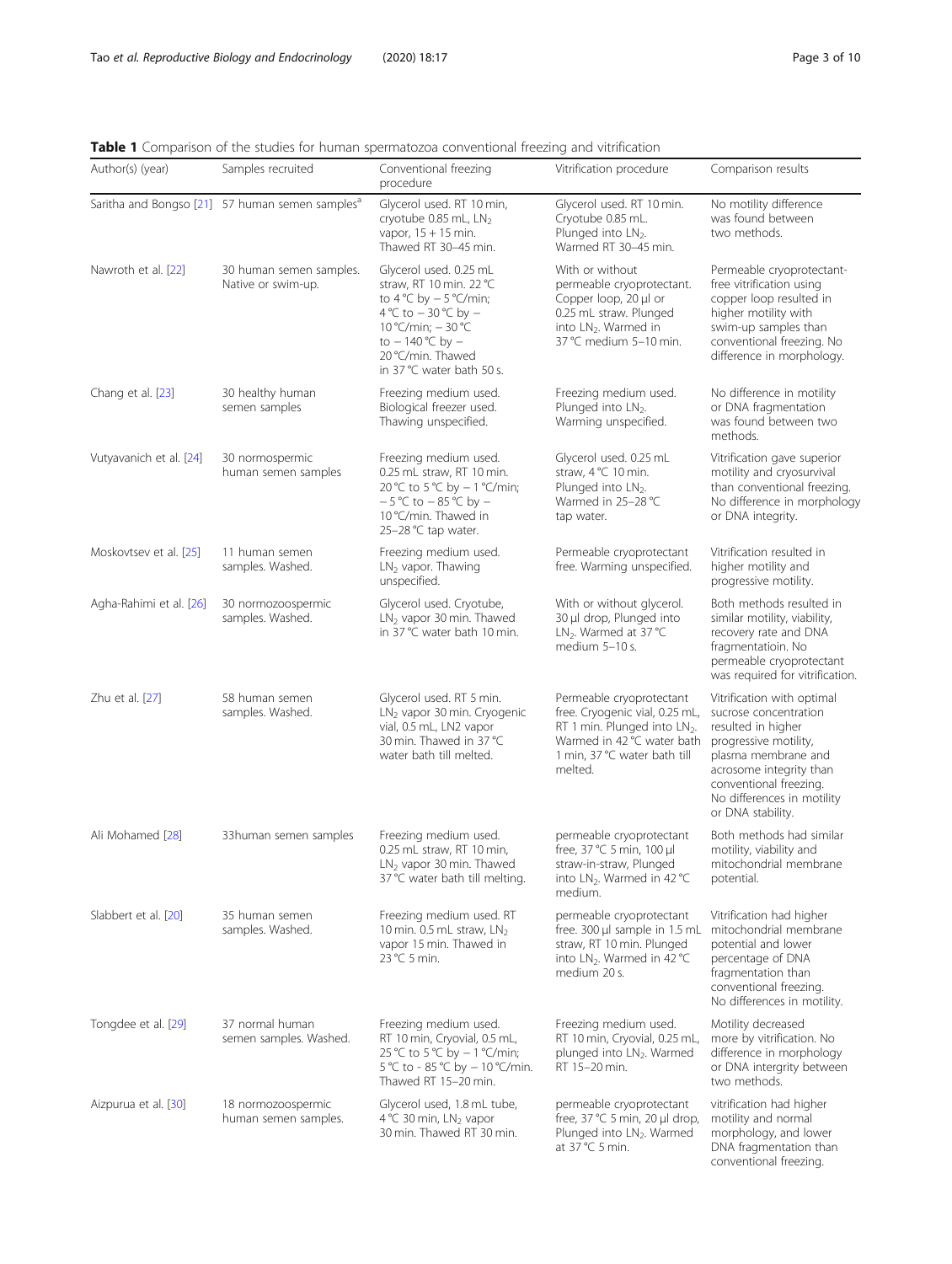| Author(s) (year)        | Samples recruited                                                 | Conventional freezing<br>procedure                                                                           | Vitrification procedure                                                                                                               | Comparison results                                                                                                                                                            |
|-------------------------|-------------------------------------------------------------------|--------------------------------------------------------------------------------------------------------------|---------------------------------------------------------------------------------------------------------------------------------------|-------------------------------------------------------------------------------------------------------------------------------------------------------------------------------|
| Karthikeyan et al. [31] | 20 severe<br>oligoasthenozoospermia<br>(SOA) and very SOA sampleb | Freezing medium used.<br>0.5 mL straw, $-85$ °C in<br>a deep freezer 1 h.<br>Thawed at RT 10 min.            | permeable cryoprotectant<br>free. Cryologic with stripper.<br>Warmed in 37 °C medium                                                  | Vitrification revealed<br>higher motility vitality<br>with very SOA samples<br>than conventional<br>freezeing.                                                                |
| Le et al. [32]          | 105 human semen<br>samples. Washed and<br>unwashed.               | Glycerol used. Cryotube<br>RT 10 min. LN <sub>2</sub> vapor<br>15 min. Thawed at 37 °C<br>water bath 5 min.  | Glycerol used. RT 10 min.<br>30 µl drop, plunged into<br>LN <sub>2</sub> . Warmed at 37 °C water<br>bath 5 min.                       | Conventional freezing<br>method resulted in<br>higher motility, viability<br>while vitrification<br>resulted in higher<br>normal morphology.                                  |
| Pabon et al. [33]       | 47 human semen<br>samples, Swim-up                                | Glycerol used. RT 10 min.<br>50 µl drop on dry ice,<br>cryotube. Thawed RT<br>10 min, then 37 °C 10 min.     | permeable cryoprotectant<br>free, RT 3 min. Collector-<br>grid, 5-10 µl drop, plunged<br>to $LN_2$ . Warmed in 44 °C<br>medium 3 min. | Vitrification presented<br>higher motility, viability<br>and mitochondrial activity<br>than conventional freezing.                                                            |
| Spis et al. [34]        | 1 epididymal and 1<br>testicular sperm samples                    | Glycerol used. $20 + 8$<br>capillaries. LN <sub>2</sub> vapor<br>30 min. Thawed in 37 °C<br>water bath 50 s. | permeable cryoprotectant<br>free. $20 + 8$ capillaries.<br>Plunged into LN <sub>2</sub> . Warmed<br>in 37 °C medium 20 s              | Vitrification had higher<br>mitochondrial membrane<br>potential and motility in<br>both epididymal and<br>testicular capillaries than<br>conventional freezing <sup>c</sup> . |

Table 1 Comparison of the studies for human spermatozoa conventional freezing and vitrification (Continued)

a 57 human semen samples included 15 normozoospermic unwashed samples, 15 oligozoospermic unwashed, 15 normozoospermic washed samples, 12

oligozoospermic washed<br><sup>b</sup> Very severe oligoasthenozoospermia (VSOA) refers to samples with concentration < 1 million/mL, progressive motility < 10%

 $c$  Three healthy babies were born after ICSI using vitrified epididymal (1 baby) and testicular spermatozoa (2 babies)

300 to 396 mOsm/L, which can be achieved with the use of nonpermeable cryoprotectants or a combination. Vitrification of spermatozoa, free of permeable cryoprotectants, is important to maintain sperm fertilization potential such as capacitation, acrosome reaction, and the integrity of cytoplasmic and mitochondrial membranes. Indeed, unlike the results noted above, using permeable cryoprotectants in sperm vitrification resulted in compromised or even lower motility than conventional freezing with permeable cryoprotectants [\[21](#page-8-0)–[23,](#page-8-0) [29](#page-8-0)] (Table [1](#page-2-0)). Isachenko et al. [\[18](#page-8-0), [19](#page-8-0)] used 52 human swim up-prepared ejaculates for vitrification without permeable cryoprotectant. They found that in contrast to conventional freezing with glycerol, vitrified sperm displayed higher motility and integrity rates of cytoplasmic and acrosomal membranes, while no difference in spontaneous cryo-capacitation or acrosome reaction was observed [\[18](#page-8-0)].

Slabbert et al. [[20\]](#page-8-0) used 35 human semen samples for permeable cryoprotectant-free vitrification. They found that the cryoprotectant-free technology generated higher mitochondrial membrane potential but lower DNA fragmentation with no difference in post-thaw motility compared to conventional slow freezing [[20\]](#page-8-0).

Aizpurua et al. [[30\]](#page-8-0) used 18 normozoospermic sperm samples to test a permeable cryoprotectant-free vitrification protocol. They found that it generated better recovery rates of good quality sperm and better maintenance of sperm quality than traditional slow-freezing [\[30](#page-8-0)]. In addition, they also demonstrated that permeable

cryoprotectant-free vitrification presented a higher percentage of live spermatozoa, better preservation of acrosomes, and lower DNA fragmentation. Furthermore, using α-tubulin immunocytochemistry to show sperm cytoskeleton, they found that vitrified sperm had similar labeling patterns in the tail to fresh sperm, but different from slow freezing [[30](#page-8-0)]. However, Agha-Rahimi et al. [[26\]](#page-8-0) vitrified 30 human normospermic samples with and without cryoprotectant, and they found that sperm frozen in permeable cryoprotectant did not show any toxicity or any difference in post-thaw motility, DNA fragmentation, or hyaluronan-binding potential [[26](#page-8-0)].

In terms of nonpermeable cryoprotectants, some might perform better than others at specific concentrations. For instance, Schulz et al. compared two different nonpermeable cryoprotectants in vitrification with healthy volunteer semen samples and found post-warming sperm motility using 0.1 mol/L trehalose (69%) was higher than that of widely used 0.25 mol/L sucrose (58%). Furthermore, similar results were obtained at 6 and 12 h post-thaw. 0.1 mol/ L trehalose preserved sperm had improved membrane integrity at 0 h post thaw, although no significant improvements at 6 h or 12 h compared to sucrose  $[37]$  $[37]$ . Another study found butylhydroxytoluene (BHT), a synthetic analogue of vitamin E, effectively maintained vitrified sperm function at 1 mmol/L, including higher progressive sperm motility after warming, DNA integrity, and lower reactive oxygen species [\[38\]](#page-9-0). Further research is needed to investigate the optimal nonpermeable cryoprotectants,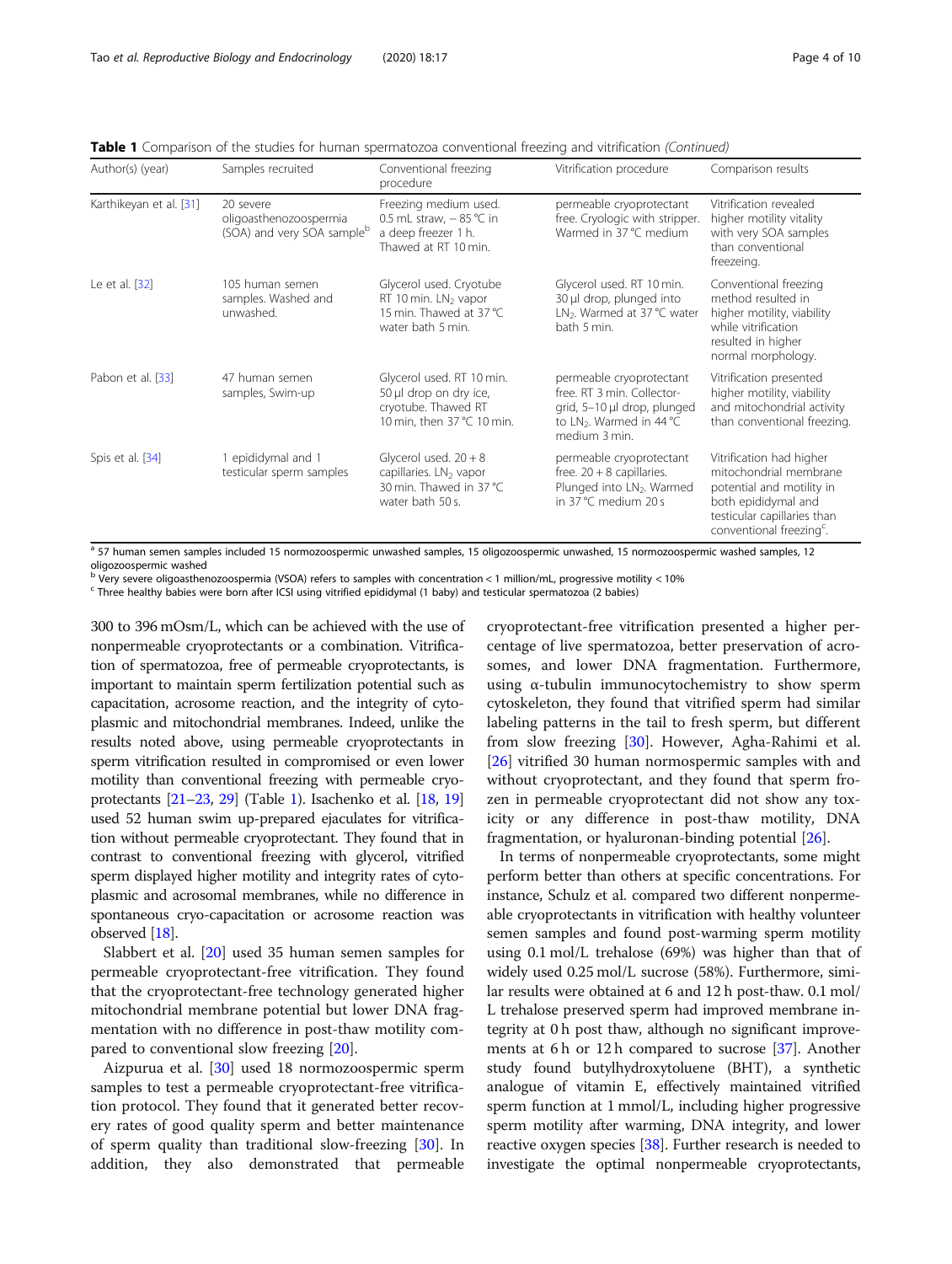their concentrations, or combinations depending on different human semen parameters or on clinical purposes.

Besides open systems like cryoloop, a number of closed carriers have been developed and applied in vitrification, including straw-in-straw, high security vitrification straw, Cryotip, VitriSafe, Cryopette, cryoLogic, Rapid-i, S3 system, and the S3  $\mu$ S-VTF device [[39](#page-9-0)–[42](#page-9-0)], many of which have proven effective for different purposes. More carriers are expected to be developed and optimized to facilitate sperm vitrification in the future. With the rapid progress of 3-D printing technology, it is now possible to design and print a freezing device. This technique could become a flexible, inexpensive and standard approach to produce freezing devices [[43\]](#page-9-0). One of the 3-D printing thermoplastics, polylactic acid, has proved to be well suited to use for cryogenic activities and is routinely used in 3-D printers already. Because engineering grade 3-D printing can be easily standardized and modified, 3-D printing to form a freezing device has shown its potential applications in sperm cryopreservation.

#### Does vitrification have to be ultra-fast freezing?

It is believed that, to avoid cryo-damage in vitrification, the loading volume of samples in each carrier must be low enough to achieve high cooling rates [\[44](#page-9-0), [45](#page-9-0)]. Reducing volume also helps reduce the chance of ice nucleation. By direct plunging into  $LN_2$ , sperm samples can reach cooling rates of 2, 000–10, 000 °C/min. However, reducing sample volumes limits efficiency in practice, since too many frozen units with small volumes  $(\leq 20 \mu l)$ not only make the operation process time-consuming, but also make it hard to collect enough number of motile sperm after warming.

[[30\]](#page-8-0) compared the efficiency of slow and ultra-rapid freezing and determined the level of DNA fragmentation after slow freezing-thawing and vitrification-warming. With 18 normal human semen samples, they found that ultra-rapid freezing resulted in higher progressive motility (18% vs 11%), higher mormal morphology rate, vitality, and lower sperm DNA fragmentation (20% vs 27%) compared to slow freezing. They concluded that the sperm ultra-rapid freezing was superior to slow freezing [[30\]](#page-8-0). More recently, Hosseini et al. [\[46](#page-9-0)] prepared human samples from normozoospermic ejaculates by swim-up, and low number of human spermatozoa were frozen by directly submerging in  $LN<sub>2</sub>$  or its vapor. They found that direct submerging generated higher sperm progressive motility and total motility rates, lower alterations in sperm chromatin indicated by chromomycin-A3 and Aniline Blue staining, but did not affect morphology, acrosome integrity or DNA damage [[46](#page-9-0)].

Using different size of straws for vitrification, a research group vitrified 22 fertile human donor semen samples with few spermatozoa. They used a micro-straw  $(50-100 \,\mu$ ) as well as traditional straws  $(0.25 \,\text{ml}$  and  $0.5 \,\text{m}$ ml). Compared to sperm samples frozen in traditional straws, the sperm frozen in micro-straws showed higher sperm motility after freezing-thawing with no difference in morphology, acrosome, or DNA integrity [\[47](#page-9-0)]. The authors thought as the micro-straws were thinner and they hold very small volume, the freezing rate was much faster. To freeze a very small number of human spermatozoa, a multi-well mini plate has been newly developed for vitrification using  $\sim 1$  µl droplets. Sperm frozen using this method showed descent recovery rates and post thaw motility [[48\]](#page-9-0). This novel approach was commented by Paffoni and Palini [[49\]](#page-9-0) [\[49\]](#page-9-0).

As noted above, some scientists suggested using fish spermatozoa freezing model to investigate the mechanisms of why cryoprotectant-free vitrification for human ejaculates is better than conventional freezing and vitrification with cryoprotectants [\[15,](#page-8-0) [16,](#page-8-0) [50\]](#page-9-0).

In contrast, Isachenko et al. [\[51](#page-9-0)] found the cooling speed didn't have to be ultra-fast. They compared the quality of human sperm vitrification method (720, 000 °C/min) and relative slow cooling using  $LN_2$  vapor (150–250 °C/min) without any cryoprotectant agents by cryoloop. They found both cooling modes led to comparable results in terms of the motility, fertilization ability, and DNA integrity of the warmed spermatozoa [\[51](#page-9-0)]. It appears that a wide range of cooling rates are applicable. If the cooling speed during vitrification is flexible, aseptic vitrification with double straw containing higher volumes of 0.1 to 0.5 mL would allow the use of these techniques in human ART [\[18,](#page-8-0) [19](#page-8-0)]. Interestingly, in human embryo vitrification, embryo survival is higher for large-volume vitrification, which has lower cooling rate comapred to micro-volume vitrification [\[17\]](#page-8-0).

#### Vitrified specimen warming

Besides the high-speed freezing  $(2, 000 \degree C/mL)$ , the warming velocity should also be high so that the water inside spermatozoa passes from glassy state to liquid without ice crystal formation. Using human spermatozoa samples, Sanchez et al. [[52](#page-9-0)] found the temperatures in the devitrification process were essential for preserved morphological membrane integrity and sperm function [[52\]](#page-9-0). Furthermore, Mansilla et al. [\[53](#page-9-0)] tried to determine the optimal warming temperature after human spermatozoa vitrification and found the progressive motility in sperm samples warmed at  $42\degree C$  (65%) was higher than those at 38 °C (26%) and 40 °C (57%) and plasma membrane function was also better preserved at 42 °C [\[53](#page-9-0)]. Ali Mohamed [\[28](#page-8-0)] also warmed vitrified human sperm samples in prewarmed medium at 42 °C [[28\]](#page-8-0). Pabon et al. warmed vitrified human spermatozoa micropills (5–10 μl each) in 500 μl medium prewarmed and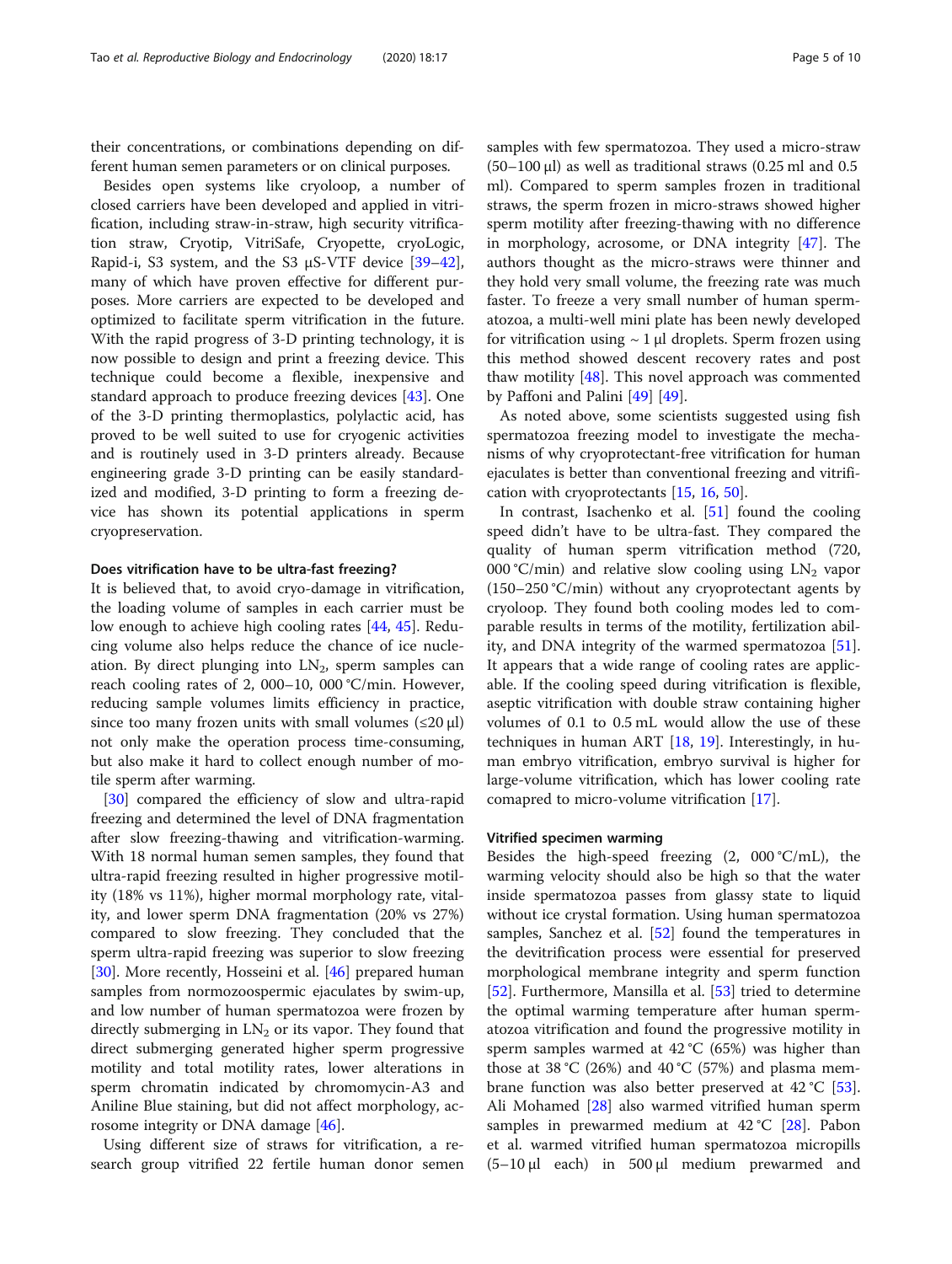maintained at 44 °C for 5 s and observed descent postthaw motility and mitochondrial activity [[33](#page-8-0)]. Another report noted above warmed vitrified human sperm samples (30  $\mu$ l pellets) in a 37 °C water bath for 5 min resulting in motile and fertile sperm [\[32](#page-8-0)], indicating the flexibility of warming procedure.

#### What is the contamination risk using sperm vitrification?

Most of the proposed sperm vitrification methods, such as cryoloop, are described as open systems to obtain high cooling rate [[51](#page-9-0)]. This brings the major disadvantage of potential contamination risk as open systems expose the semen samples directly to  $LN<sub>2</sub>$ .

Nitrogen was first liquefied in 1883 by Polish physicists Wroblewski and Olszewski. The liquid-to-gas expansion ratio of nitrogen is 1:694. Liquid nitrogen is commercially produced by compressing air and using fractional distillation. Unless specifically requested, commercial liquid nitrogen provided by suppliers is not sterile. Therefore, it is a potential source of contamination as a number of infectious agents can survive at cryogenic temperatures. It has been well documented that unsterilized commercial  $LN<sub>2</sub>$  possibly carries microorganisms which increase the risk of transmission and propagation of diseases. A large variety of bacterial, viral and fungal species has been found in liquid nitrogen [\[54](#page-9-0)–[57\]](#page-9-0). Common bacterial contaminants include Pseudomonas spp., Enterobacter cloacae, Staphylococcus sciuri, Acinetobacter calcoaceticus, and Flavobacterium spp. [[54\]](#page-9-0).

Indeed, the survival of cryogenic pathogens in  $LN<sub>2</sub>$ generates the possibility of cross-contamination between  $LN<sub>2</sub>$  and stored samples because sterile  $LN<sub>2</sub>$  can get contaminated from stored contaminated semen samples thus become a source of contamination itself [[50](#page-9-0), [54](#page-9-0), [58\]](#page-9-0). The ingredients used during cryopreservation, especially the cryoprotectants and media increase the survivability of these pathogens. Furthermore, repeated freezing and warming could affect the survival of pathogens in different ways [\[59](#page-9-0)]. Relatively, fungi are sensitive to freezing while bacteria have a high tolerance. Piasecka-Serafin [[60\]](#page-9-0) reported translocation of bacteria from infected semen pellets, to sterile  $LN_2$ , and then to sterile semen pellets. Within only 2 hours of cryostorage, as many as 94% of the sterile samples became contaminated with *E. coli* and *S. aureus* [[60](#page-9-0)]. The ability of pathogens to survive in  $LN_2$  was further demonstrated in  $LN<sub>2</sub>$  contaminated with infectious vesicular stomatitis virus [[61\]](#page-9-0) and then cross contamination with hepatitis B from cryostored bone marrow due to a packaging leak. This leak affected 4 patients receiving cryostored bone marrow [[62\]](#page-9-0).

The ability of cryopreserved materials to become contaminated after storage in contaminated  $LN<sub>2</sub>$  has been shown in  $LN_2$  purposely spiked with different viruses. In this study, bovine embryos were vitrified in either unsealed standard 0.25 ml or modified open pulled straws or in sealed plastic cryovials and then plunged into contaminated liquid phase nitrogen. After 3–5 weeks of storage in the contaminated  $LN<sub>2</sub>$ , the bovine embryos were thawed and sequentially washed. Only those with intact zona pellucida (ZP) were pooled together and tested for bovine viral diarrhea virus (BVDV), bovine herpesvirus-1 (BHV-1), and bovine immunodeficiency virus (BIV). The results showed that all control embryos vitrified in sealed cryovials and straws were free from any viral contamination, but 13 of 61 (21%) batches exposed to BVDV and BHV-1 were positive for viral association while none of 22 batches exposed to BIV in unsealed containers was BIV-positive [\[54](#page-9-0), [56\]](#page-9-0).

Surprisingly, Cobo et al. [[63\]](#page-9-0) screened the culture medium and  $LN_2$  used to vitrify oocytes and embryos of 24 women for viral RNA and DNA. They found that none of 33 used culture media samples or 27 used  $LN<sub>2</sub>$ samples was positive with any HIV, hepatitis B virus (HBV) or hepatitis C virus (HCV) contamination, even using an open device for vitrification  $[63]$  $[63]$ . A total of 6, 11, and 6 patients were seropositive for HIV, HCV, and HBV, respectively, whereas 1 patient showed a coinfection with HCV and HBV. Seven patients presented positive blood viral load (1 HIV, 1 HBV, 5 HCV). The results of this study may be limited due to the relatively low sample size.

Molina et al. [[64](#page-9-0)] directly compared the contamination risk of bacteria and fungi between open and closed vitrification devices with human oocytes and embryos. Interestingly, they also found that the bacteria crosscontamination risk was no greater for open containers than for closed containers in vitrification and no bacterial or fungal contamination was observed in either open or closed devices storing human oocytes and embryos after 1–2 years storage [[64\]](#page-9-0). To identify the bacteria, suspected samples were inoculated on different agar plates and cultured 2–3 days. If any colonies were presented following innoculation, each was sub-cultured to a new plate for purity. Pure cultures were then Gram stained for morphology and identified. Fungal detection was carried out on Sabouraud dextrose agar with chloranphenicol and the filamentous fungi were identified on the basis of macroscopic and microscopic morphologic features. They found all the five containers used to store oocytes and embryos for 1–17 years were contaminated with bacteria, mainly Bacillus spp, Stenotrophomonas *maltophilia* and *Enterobacter spp.*, before and after  $LN<sub>2</sub>$ filling, but none with fungi although the media, device or the  $LN_2$  used were free from either bacteria or fungi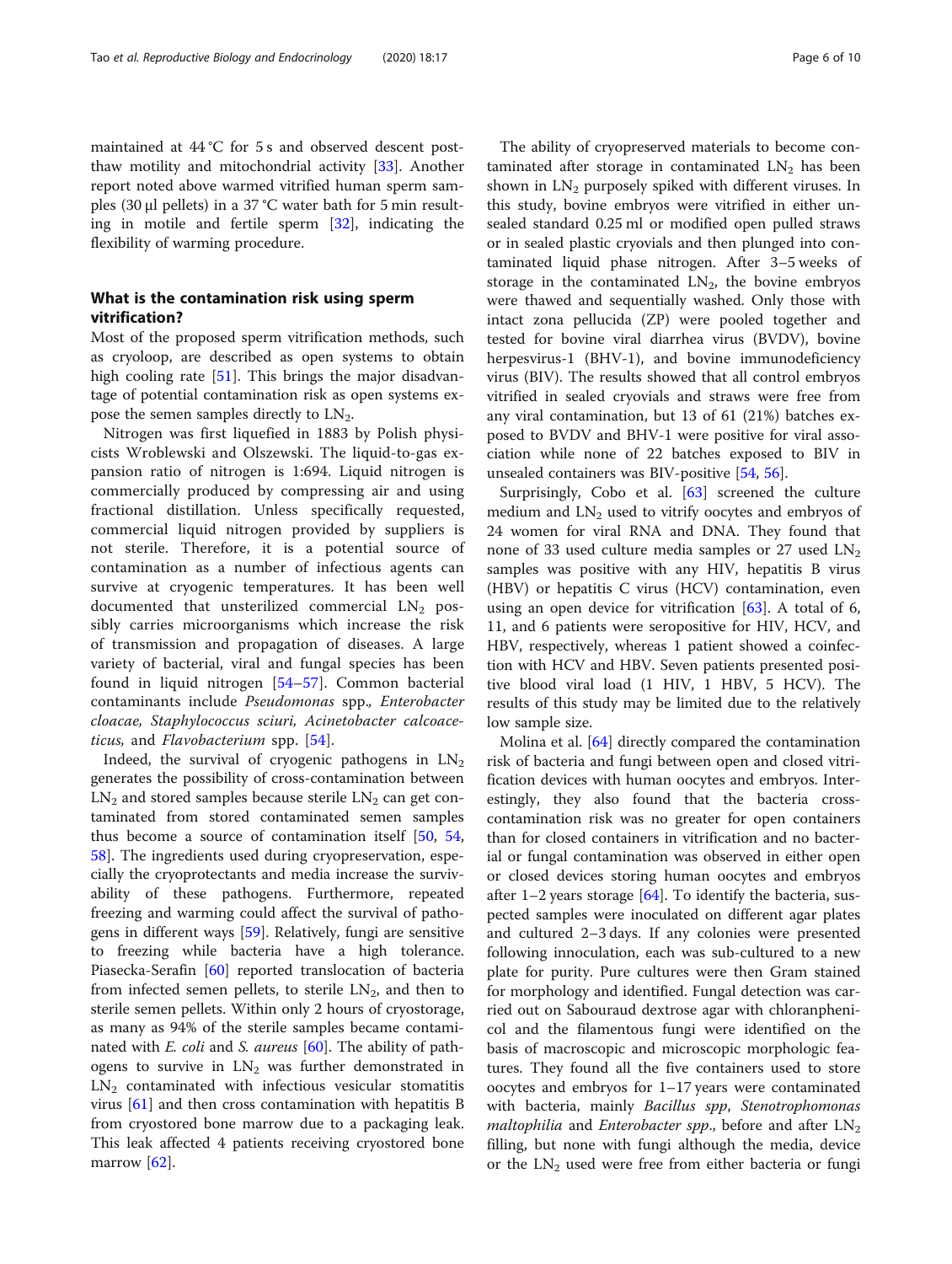before use. There were Acinetobacter lwoffii, Alcaligenes faecalis ssp. faecalis, and Sphingomonas paucimobilis at the bottom of storage containers but no fungi were observed. The contamination had no correlation to the number of samples stored or to the time the container had been used. The source of these pathogens could be the cryopreservation environment  $[64]$  $[64]$ .

Joaquim et al. [[58](#page-9-0)] reviewed the potential hazard of infectious transmission through cryopreserved and banked gametes and embryos in  $LN<sub>2</sub>$  during cryopreservation including viruses, bacteria and fungi [\[58](#page-9-0)]. In recent years, Zika vius has been widespread, and known to cause a serious birth defect known as microcephaly. It is still unknown if Zika virus is able to survive in  $LN_2$ , but the British Fertility Society had suggested the possibility [\[65](#page-9-0), [66](#page-9-0)].

#### Contamination control

No freezing method is absolutely safe. Frequent cleaning of used utensils should be the basic measure, including dry shippers, tanks, dewars, canisters, canes, and sample carriers. However, such maintenance may require samples to be removed from storage, which could put the stored specimen at risk [[54](#page-9-0)–[56](#page-9-0), [58,](#page-9-0) [67](#page-9-0)]. Another basic rule to avoid contamination is to store contaminated samples separately in quarantine to minimize the risk of cross contamination if possible. Commercially produced  $LN<sub>2</sub>$  itself could contain cryogenic pathogens and become the source of contamination. However, obtaining a small amount of sterile  $LN<sub>2</sub>$  is feasible by sterilizing the air used to create  $LN_2$ . For instance, McBurnie and Bardo  $[68]$  $[68]$  $[68]$  demonstrated that air filtration with 0.22  $\mu$ m polytetrafluoroethylene efficiently retained Brevundimonas diminuta with extreme temperatures, high pressures, high flow rates, and high concentration of bacteria before  $LN_2$  manufacturing. Alternatively, filtration of regular but non-sterile  $LN_2$  before the samples are exposed could be even simpler. Indeed, a device called CLAir was developed for use in vitrification of human oocytes and mouse embryos [\[69](#page-9-0)]. A 0.22-μm filter equipped inside the canister can produce sterile liquid air at similar temperature to  $LN<sub>2</sub>$  so that the samples saved in a sealed canister (esther) are only exposed to sterile liquid air. Liquid air showed the same vitrification outcome with human oocytes and mouse embryos but with no contamination while large amounts of contamination with regular  $LN<sub>2</sub>$  were observed. Presumably, such device could be used to prevent contamination in the sperm vitrification process.

Another basic strategy to control contamination is to avoid direct contact with  $LN_2$ . It is therefore understandable that closed carriers as used in conventional freezing show lower incidence of contamination in comparison to open ones. Cryoloop, a widely used device in which the specimen is directly submerged into  $LN_2$ ,

generates considerable vitrification effects at the expense of severe sample contamination [[55\]](#page-9-0). As using a closed carrier in the vitrification process is not always feasible, evidence has shown that using liquid nitrogen vapor, instead of  $LN<sub>2</sub>$  itself, to store human sperm samples can lower the risk of viral cross-contamination [\[70](#page-9-0)]. Fortunately, efforts to improve the use of closed carriers in sperm vitrification have been made and have shown encouraging results. For example, Isachenko et al. [[18,](#page-8-0) [19](#page-8-0)] developed an aseptic technology for human spermatozoa vitrification. They used in 0.5 mL insemination straws for immediate intrauterine insemination and achieved satisfactory outcome with normozoospermic and severely oligozoospermic samples [\[18](#page-8-0)]. Slabbert et al. [[20](#page-8-0)] used 0.5 ml straws to load 300 μl sample to allow sufficient air space inside the straw to prevent rupturing when immersed into  $LN<sub>2</sub>$ . This method worked successfully with 35 vitrified human semen samples [[20\]](#page-8-0). Diaz-Jimenez et al. [[71\]](#page-9-0) cryopreserved six donkey ejaculates, which were vitrified with either 30 μl sperm solution sphere suspensions or 100 μl in 0.25 ml straws with 0.1 M sucrose without glycerol. They found the straw method resulted in higher total and progressive motility while no difference in plasma membrane integrity [\[71](#page-9-0)]. It appears that sperm vitrification does not compromise post-thaw motility when using a closed carrier. Straw-instraw design, or double straw, allows the inner straw contain the specimen and then it is sealed and inserted to outer straw, and then the whole unit is submerged to  $LN<sub>2</sub>$  so there is no direct exposure to  $LN<sub>2</sub>$ . The design showed considerable vitrification results with 82 mouse D2/D3 embryos in 30  $\mu$ l solution [[72](#page-9-0)] and 113 human oocytes and 93 blastocysts using 1 μl medium [[73\]](#page-9-0). Still, when loaded, the inner straw containing specimen could explode during freezing and warming due to the air pressure fluctuations. Therefore, a thin, narrow-walled capillary was developed to speed up the temperature conduction and reduce the air volume [\[74](#page-9-0)–[76\]](#page-9-0). The contamination incidence of this double straw method should be no greater than that of conventional method.

Intermediate methods exist that are a hybrid of open and closed systems to achieve the benefits of each method. Samples can be vitrified by direct contact to a small amount of purified  $LN_2$ , and are then sealed and stored in large quantities regular  $LN<sub>2</sub>$ . This method has been reported in human embryo vitrification [[77\]](#page-9-0), and could be tested for efficacy in sperm vitrification.

Ultraviolet (UV) light could also be a possible solution to reduce the contamination risk to vitrified sperm samples. Treating a small volume of  $LN_2$  with UV light at a suitable dose of radiation has been demonstrated to effectively reduce the number of pathogens, including bacteria, viruses, and fungi [\[78](#page-9-0)]. It was reported that 8, 000  $\mu$ W/cm<sup>2</sup> of UV light could destroy hepatitis B virus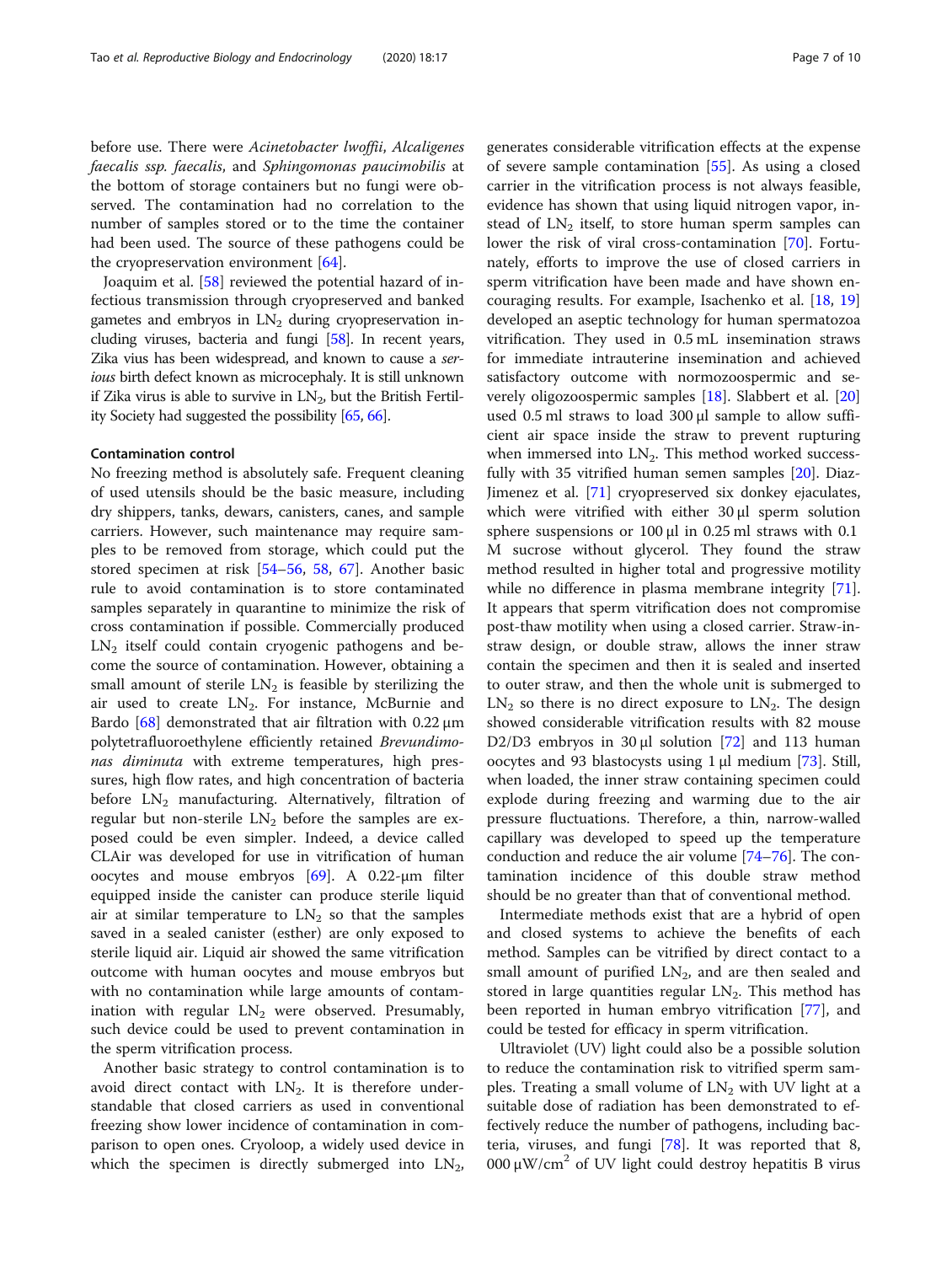while 330, 000 μW/cm2 destroyed the fungus Aspergillus niger. Most virus become inactivated by UV light at dose of 200, 000 μW/cm<sup>2</sup> [[79\]](#page-9-0) while Zika virus may have higher resistance to UV light [[79\]](#page-9-0). Therefore, UV light could be a viable solution to reducing contamination rates in non-sterile  $LN<sub>2</sub>$ .

Unfortunately, the application of UV light to  $LN<sub>2</sub>$  containing human samples is controversial. The UV light used could also cause severe genetic aberrations to stored spermatozoa, and further to fertilized embryos, although a study with human oocytes has demonstrated no adverse effects [[80](#page-9-0)]. A simple solution is to sterilize  $LN<sub>2</sub>$  with UV light before it is used to freeze and store semen samples. Rinsing contaminated samples with sterile  $LN_2$  can significantly reduce the contaminant pathogens. Parmegiani et al. [\[75\]](#page-9-0) washed human oocytes and embryos purposely contaminated with bacteria (P. aeruginosa, E. coli, and S. maltophilia) and a fungus (A. Niger) three times in  $LN_2$  sterilized by UV light. Washing these samples in sterilized  $LN_2$  eliminated the contamination of both bacteria (0/65) and the fungus (0/25) while the unwashed samples remained highly contaminated with both bacteria (92/117) and fungi (25/25) [\[75](#page-9-0)]. Another concern with the use of UV light to sterilize  $LN<sub>2</sub>$  is the generation of ozone, which could have detrimental effects on the buffering system in which the cryogenic samples are stored. Luckily, the formation of ozone from UV light is insignificant as ozone is formed by the breakdown of oxygen molecules by the action of UV radiation. When these oxygen atoms separate, they combine with other oxygen molecules to form ozone. However, as  $LN_2$  is virtually free from oxygen, this should not be an issue with UV light sterilization of  $LN_2$  [[80](#page-9-0)].

Generally, there is no easy but cost-effective way to completely eliminate all the potential risks of contamination in sperm vitrification. But based on the improvements in past years, it is possible to control the contamination risk of vitrification to the level of conventional freezing.

### Is there a universal vitrification protocol for all types of sperm samples?

Careful optimization of preservation protocols can be tedious, confusing and expensive due to the specific devices and reagents required. Is it possible to develop a universal protocol for all the species and all the samples? It sounds impossible since the cryotolerance of spermatozoa depends on sperm features such as size, shape, and lipid composition, which makes it challenging to generate a single standardized freezing procedure for all species. Even in humans, there is a variety of sperm specimens, such as normospermic, oligospermic, azoospermic samples, testicular sperm aspiration (TESA), and percutaneous epididymal sperm aspiration (PESA) samples with different parameters such as volume, concentration, motility, and seminal plasma features. Furthermore, it is difficult to establish a universal stereotyped model to serve different cryopreservation purposes at human clinic. Rozati et al. [[81](#page-9-0)] reviewed the pitfalls of human sperm cryopreservation, especially the sperm banking for cancer patients [[81\]](#page-9-0).

In fact, there was an effort to establish a universal vitrification method for almost all the samples including oocytes, primary cells, stem cells, and genetically modified cells. The method proposed low concentrations of cryoprotectants including 1.5 M propanediol and 0.5 M trehalose in industrial grade microcapillaries made of highly conductive fused silica. It was demonstrated that this universal protocol achieved high recovery and viability rates after vitrification for human mammary epithelial cells, rat hepatocytes, tumor cells from pleural effusions, and multiple cancer cell lines [[82](#page-9-0)]. Unfortunately, due to the different characteristics of spermatozoa from the cell types tested, this method would not likely be superior to the specialized sperm cryopreservation protocols that exist presently.

#### Conclusion

In the past decade, clinical application of vitrification was one of the most important achievements in human ART. Currently, conventional sperm freezing is still the primary method used for sperm cryopreservation at ART clinics, but sperm vitrification has shown great advantages. Technically, sperm vitrification has substantial difference from conventional slow freezing and from oocyte and embryo vitrification due to the propensity of sperm to become cryodamaged. More and more studies have shown that a vitrification approach free from any non-permeable cryoprotectants performs better than conventional slow freezing protocol for human sperm cryopreseravtion. Sperm vitrification usually requires a small volume of load to achieve high cooling rate, which makes it less feasible with samples of large volumes, but in the past few years, many new designs of larger volume have been tested and developed, and promising results have been achieved. The potential risk of contamination from using open carriers to obtain ultra-fast freezing speeds has been a concern of sperm vitrification. Recently, more and more strategies have been raised to reduce the contamination risk, including new vitrification carriers/designs to both control the risk and improve cryopreservation efficiency. The advancements of 3-D printing tested in recent years could provide a novel approach for manufacturing freezing devices that minimize contamination risk. In terms of potential contamination risk to a variety of cryogenic pathogens, many possible solutions have been identified to control and reduce contamination risk to acceptable levels. Finally, depending on the variety of semen parameters and on the personalized purposes at ART clinics, specific sperm cryopreservation approaches should be individually designed to reach the optimal results.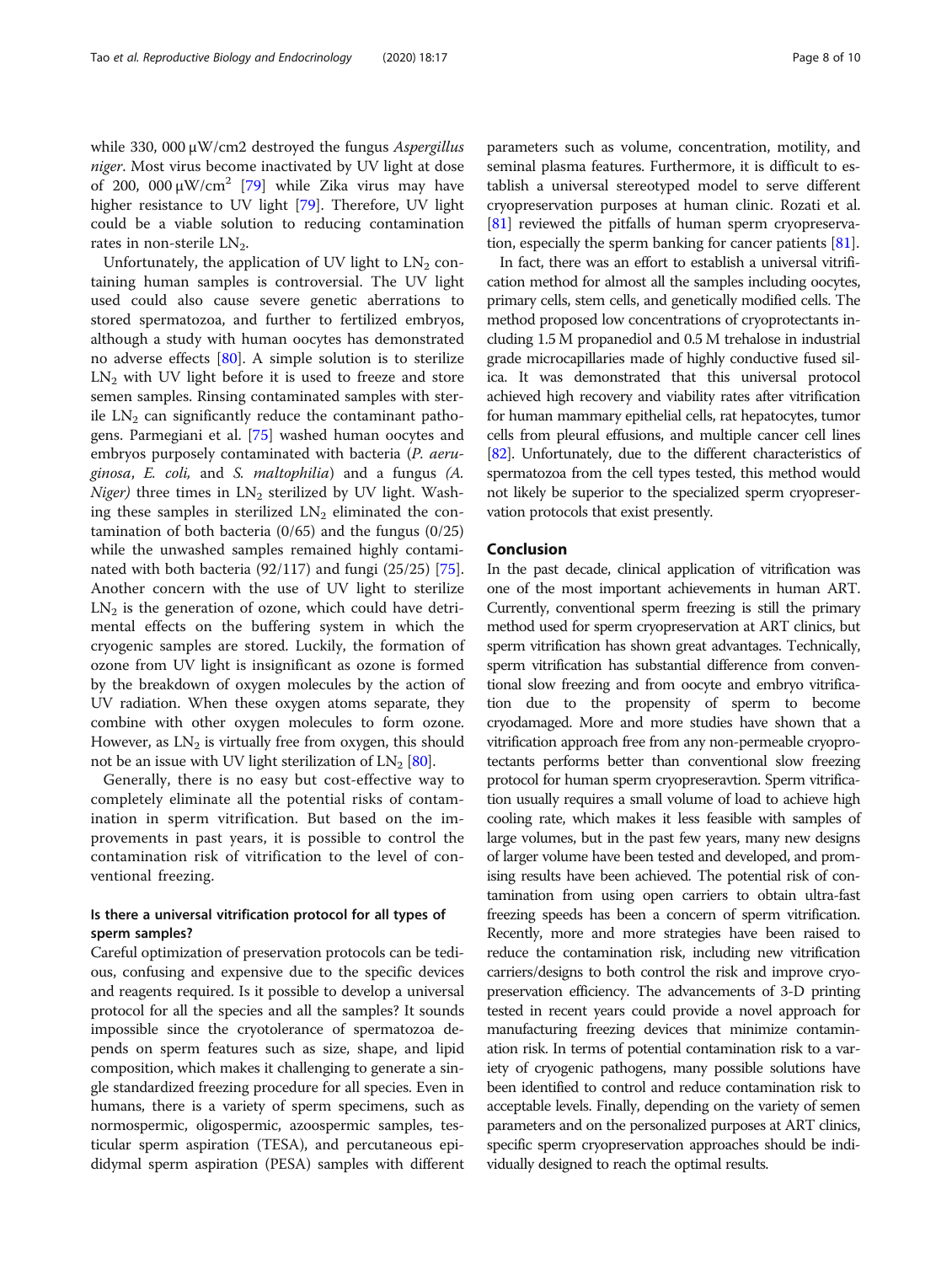#### <span id="page-8-0"></span>Abbreviations

3-D: 3 dimensional; ART: Assisted reproductive technology; BHT: Butylhydroxytoluene; BHV-1: Bovine herpesvirus-1; BIV: Bovine immunodeficiency virus; BVDV: Bovine viral diarrhea virus; HBV: Hepatitis B virus; HCV: Hepatitis C virus; HIV: Human immunodeficiency virus; ICSI: Intracytoplasmic sperm injection; LN<sub>2</sub>: Liquid nitrogen; PESA: Percutaneous epididymal sperm aspiration; TESA: Testicular sperm aspiration; UV: Ultraviolet; ZP: Zona pellucida

#### Acknowledgements

We are grateful to Mr. Christopher Lavergne's and Miss Dandan Tao's help with the language. We appreciate the literature support from Mr. Guolong Mo and Dr. Zhibin Ning.

#### Authors' contributions

YT conceived and drafted the manuscript, ES, AS and MCL read and revised the manuscript. All authors approved the final version.

#### Funding

This review did not receive any specific grant from funding agencies in the public, commercial, or not-for-profit sectors.

#### Availability of data and materials

N/A

#### Ethics approval and consent to participate N/A

#### Consent for publication

The authors give our consent for information to be published in Reproductive Biology and Endocrinology. Yong Tao: [ytao@conceive.ca;](mailto:ytao@conceive.ca) Erika Sanger: [esanger@conceive.ca](mailto:esanger@conceive.ca); Arpornrad Sae-wu: [asaewu@conceive.ca](mailto:asaewu@conceive.ca); Marie-Claude Leveille: [mleveille@conceive.ca.](mailto:mleveille@conceive.ca)

#### Competing interests

The authors declare that they have no competing interests.

#### Received: 2 November 2019 Accepted: 28 February 2020 Published online: 07 March 2020

#### References

- 1. Luyet BJ, Hodapp EL. Revival of Frog's spermatozoa vitrified in liquid air. Exp Biol Med. 1938;39:433–4.
- 2. Polge C, Smith AU, Parkes AS. Revival of spermatozoa after vitrification and dehydration at low temperatures. Nature. 1949;164:666.
- Bunge RG, Sherman JK. Fertilizing capacity of frozen human spermatozoa. Nature. 1953;172:767–8.
- 4. Perloff WH, Steinberger E, Sherman JK. Conception with human spermatozoa frozen by nitrogen vapor technic. Fertil Steril. 1964;15:501–4.
- 5. Sherman JK. Improved methods of preservation of human spermatozoa by freezing and freeze-drying. Fertil Steril. 1963;14:49–64.
- 6. Szell AZ, Bierbaum RC, Hazelrigg WB, Chetkowski RJ. Live births from frozen human semen stored for 40 years. J Assist Reprod Genet. 2013;30:743–4.
- 7. Kuznyetsov V, Moskovtsev SI, Crowe M, Lulat AG, Librach CL. Vitrification of a small number of spermatozoa in normozoospermic and severely oligozoospermic samples. Syst Biol Reprod Med. 2015;61:13–7.
- 8. Isachenko V, Isachenko E, Petrunkina AM, Sanchez R. Human spermatozoa vitrified in the absence of permeable cryoprotectants: birth of two healthy babies. Reprod Fertil Dev. 2012;24:323–6.
- Sanchez R, Isachenko V, Petrunkina AM, Risopatron J, Schulz M, Isachenko E. Live birth after intrauterine insemination with spermatozoa from an oligoasthenozoospermic patient vitrified without permeable cryoprotectants. J Androl. 2012;33:559–62 49:1-3.
- 10. Medrano L, Enciso M, Gomez-Torres MJ, Aizpurua J. First birth of a healthy infant following intra-cytoplasmic sperm injection using a new permeable cryoprotectant-free sperm vitrification protocol. Cryobiology. 2019;87:117–9.
- 11. Jang TH, Park SC, Yang JH, Kim JY, Seok JH, Park US, Choi CW, Lee SR, Han J. Cryopreservation and its clinical applications. Integrative Med Res. 2017;6:12–8.
- 12. Hezavehei M, Sharafi M, Kouchesfahani HM, Henkel R, Agarwal A, Esmaeili V, Shahverdi A. Sperm cryopreservation: a review on current molecular cryobiology and advanced approaches. Reprod BioMed Online. 2018;37:327–39.
- 13. Lv C, Wu G, Hong Q, Quan G. Spermatozoa cryopreservation: state of art and future in small ruminants. Biopreserv Biobank. 2019;17:171–82.
- 14. Paoli D, Lombardo F, Lenzi A, Gandini L, Sperm cryopreservation: effects on chromatin structure. Adv Exp Med Biol. 2014;791:137–50.
- 15. Isachenko V, Sanchez R, Rahimi G, Mallmann P, Isachenko E, Merzenich M. Cryoprotectant-free vitrification of spermatozoa: fish as a model of human. Andrologia. 2019;51:e13166.
- 16. Xin M, Siddique MAM, Dzyuba B, Cuevas-Uribe R, Shaliutina-Kolesova A, Linhart O. Progress and challenges of fish sperm vitrification: a mini review. Theriogenology. 2017;98:16–22.
- 17. Reed ML, Said AH, Thompson DJ, Caperton CL. Large-volume vitrification of human biopsied and non-biopsied blastocysts: a simple, robust technique for cryopreservation. J Assist Reprod Genet. 2015;32:207–14.
- 18. Isachenko V, Maettner R, Petrunkina AM, Mallmann P, Rahimi G, Sterzik K, Sanchez R, Risopatron J, Damjanoski I, Isachenko E. Cryoprotectant-free vitrification of human spermatozoa in large (up to 0.5 mL) volume: a novel technology. Clin Lab. 2011a;57:643–50.
- 19. Isachenko E, Rahimi G, Mallmann P, Sanchez R, Isachenko V. Novel approaches to the cryopreservation of human spermatozoa: history and development of the spermatozoa Vitrification technology. J Reprod Stem Cell Biotechnol. 2011b;2:128–45.
- 20. Slabbert M, du Plessis SS, Huyser C. Large volume cryoprotectant-free vitrification: an alternative to conventional cryopreservation for human spermatozoa. Andrologia. 2015;47:594–9.
- 21. Saritha KR, Bongso A. Comparative evaluation of fresh and washed human sperm cryopreserved in vapor and liquid phases of liquid nitrogen. J Androl. 2001;22:857–62.
- 22. Nawroth F, Isachenko V, Dessole S, Rahimi G, Farina M, Vargiu N, Mallmann P, Dattena M, Capobianco G, Peters D, Orth I, Isachenko E. Vitrification of human spermatozoa without cryoprotectants. Cryo Lett. 2002;23:93–102.
- 23. Chang HJ, Lee JR, Chae SJ, Jee BC, Suh CS, Kim SH. Comparative study of two cryopreservation methods of human spermatozoa: vitrification versus slow freezing. Fertil Steril. 2008;90:S280.
- 24. Vutyavanich T, Piromlertamorn W, Nunta S. Rapid freezing versus slow programmable freezing of human spermatozoa. Fertil Steril. 2010;93:1921–8.
- 25. Moskovtsev SI, Lulat GM, Librach CL. Cryopreservation of human spermatozoa by vitrification vs. slow freezing: Canadian experience. Curr Front Cryobiol. 2012:77–100.
- 26. Agha-Rahimi A, Khalili MA, Nabi A, Ashourzadeh S. Vitrification is not superior to rapid freezing of normozoospermic spermatozoa: effects on sperm parameters, DNA fragmentation and hyaluronan binding. Reprod BioMed Online. 2014;28:352–8.
- 27. Zhu J, Jin RT, Wu LM, Johansson L, Guo TH, Liu YS, Tong XH. Cryoprotectant-free ultra-rapid freezing of human spermatozoa in cryogenic vials. Andrologia. 2014;46:642–9.
- 28. Ali Mohamed MS. Slow cryopreservation is not superior to vitrification in human spermatozoa; an experimental controlled study. Iran J Reprod Med. 2015;13:633–44.
- 29. Tongdee P, Sukprasert M, Satirapod C, Wongkularb A, Choktanasiri W. Comparison of cryopreserved human sperm between ultra rapid freezing and slow programmable freezing: effect on motility, morphology and DNA integrity. J Med Assoc Thailand. 2015;98:S33–42.
- 30. Aizpurua J, Medrano L, Enciso M, Sarasa J, Romero A, Fernandez MA, Gomez-Torres MJ. New permeable cryoprotectant-free vitrification method for native human sperm. Hum Reprod. 2017;32:2007–15.
- 31. Karthikeyan M, Arakkal D, Mangalaraj AM, Kamath MS. Comparison of conventional slow freeze versus permeable cryoprotectant-free vitrification of abnormal semen sample: a randomized controlled trial. J Human Reprod Sci. 2019;12:150–5.
- 32. Le MT, Nguyen TTT, Nguyen TT, Nguyen VT, Nguyen TTA, Nguyen VQH, Cao NT. Cryopreservation of human spermatozoa by vitrification versus conventional rapid freezing: effects on motility, viability, morphology and cellular defects. Eur J Obstet Gynecol Reprod Biol. 2019;234:14–20.
- 33. Pabon D, Meseguer M, Sevillano G, Cobo A, Romero JL, Remohi J, de Los SMJ. A new system of sperm cryopreservation: evaluation of survival, motility, DNA oxidation, and mitochondrial activity. Andrology. 2019;7:293–301.
- 34. Spis E, Bushkovskaia A, Isachenko E, Todorov P, Sanchez R, Skopets V, Isachenko V. Conventional freezing vs. cryoprotectant-free vitrification of epididymal (MESA) and testicular (TESE) spermatozoa: three live births. Cryobiology. 2019;90:100–2.
- 35. Li YX, Zhou L, Lv MQ, Ge P, Liu YC, Zhou DX. Vitrification and conventional freezing methods in sperm cryopreservation: a systematic review and metaanalysis. Eur J Obstet Gynecol Reprod Biol. 2019;233:84–92.